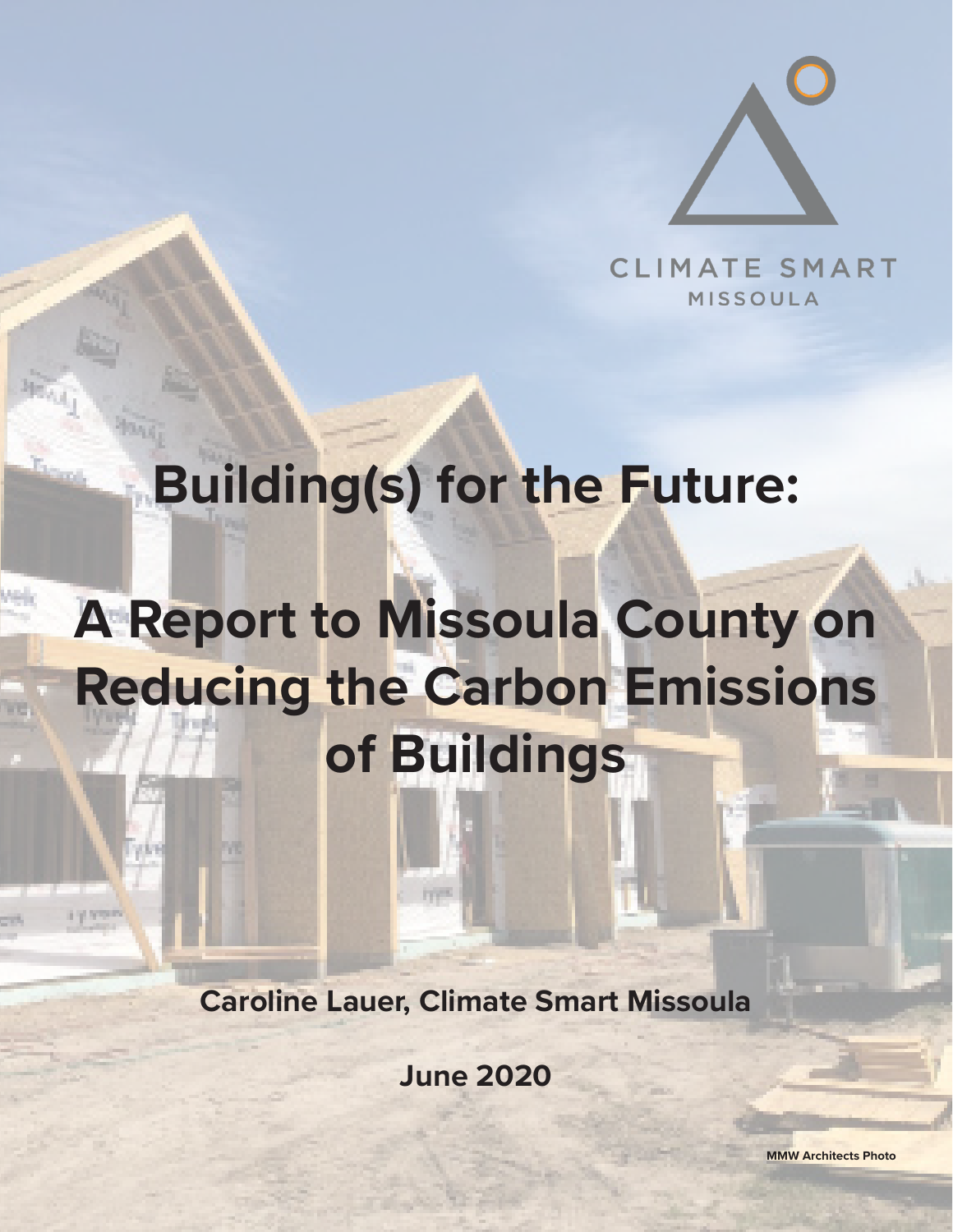## **Introduction**

As one component of the FY20 contract between Missoula County and Climate Smart Missoula, Climate Smart Missoula was tasked with working with building and development communities to understand obstacles to, and opportunities for, net zero energy buildings, considering materials and energy use in both new construction and retrofits. The original outlined activities to achieve this goal were:

- 1. Hosting a green building "Summit"
- 2. Presenting findings to County

The COVID-19 pandemic changed our approach to achieve the above stated goal, but this report still provides initial findings that will inform local government's approach to reducing carbon emissions from buildings. The draft report details the importance of reducing emissions from buildings, past efforts in the Missoula community and progress to date, and the Building(s) for the Future Initiative, which will help drive low-carbon building in Missoula through recommended policy, programmatic, and educational initiatives.

## *The Importance of Buildings*

Finding ways to decrease carbon emissions from the building sector is crucial for Missoula if it is to meet its community carbon neutrality goals: buildings make up 52% of total community emissions.<sup>1</sup> While change will need to occur across all sectors, moving forward aggressively in the building sector is paramount because "once buildings are built, building sector emissions are locked in."2 Buildings can be thought of as a one hundred year decision because the building's envelope is usually a hundred years or more.<sup>3</sup> With each new conventional building, we add to the inventory of building emissions and reduce our ability to respond to climate change.

Conventional buildings limit our mitigation and resiliency responses. Climate Ready Missoula: Building Resiliency in Missoula County projects hotter, drier, and smokier summers, which will translate to several types of vulnerabilities for our community's buildings. Of the 77 strategies that the plan identifies for building resiliency in Missoula County, 11 address Missoula's building stock.

Missoula's aging housing stock exists at the intersection of mitigation and resiliency. Increasingly unaffordable housing prices and lagging wages are pushing a larger portion of our community into

substandard and energy inefficient homes that bring cold drafts in the winter, hot and sometimes smokey air in the summer, and high utility bills throughout the year. Low-income households bear this burden most of all; they are more likely to find themselves in older, leakier residences, forcing them to spend a greater percentage of their income on energy and breathe unhealthy air when wildfire smoke fills our valley. Considering where and how we build, especially at a time of growth in our community, has never been more important.

### *Past Efforts in Missoula*

Missoulians have long recognized this, and conversations around "green building" have been happening for years. Specifically, Missoula County has taken action in the following ways to reduce carbon emissions and increase resiliency in the building sector:

- *• Community Climate Smart Action Plan |* 2015
- Missoula County growth policy | 2016
- SolSmart Silver Designation Awarded | 2018
- Missoula's 100% Clean Electricity Resolution and *Options Report v2* | 2019
- *• Climate Ready Missoula: Building Resiliency in Missoula County* | 2020

#### **Benchmarking Progress: ACEEE Scorecard**

Translating the above accomplishments into a system of clear, quantifiable metrics that allows policymakers, elected officials, and citizens to track progress is of utmost importance. The American Council for an Energy-Efficient Economy's (ACEEE) Local Clean Energy Self-Scoring Tool, Version 4.0, allows Missoula to do this.

ACEEE releases a City Clean Energy Scorecard annually, ranking 75 large US cities on the basis of their policies and leadership in advancing clean energy. The scorecard uses approximately 50 metrics to evaluate efforts across local government operations, community initiatives, building policies, energy and water utilities, and transportation policies. In December of 2019, ACEEE translated the large city scorecard to the Excel-based Local Clean Energy Self-Scoring Tool, Version 4.0, so small and mid-sized communities could evaluate and track their efforts.

The Self-Scoring Tool guides the respondent in collecting relevant community and statewide data on existing initiatives and produces a score based on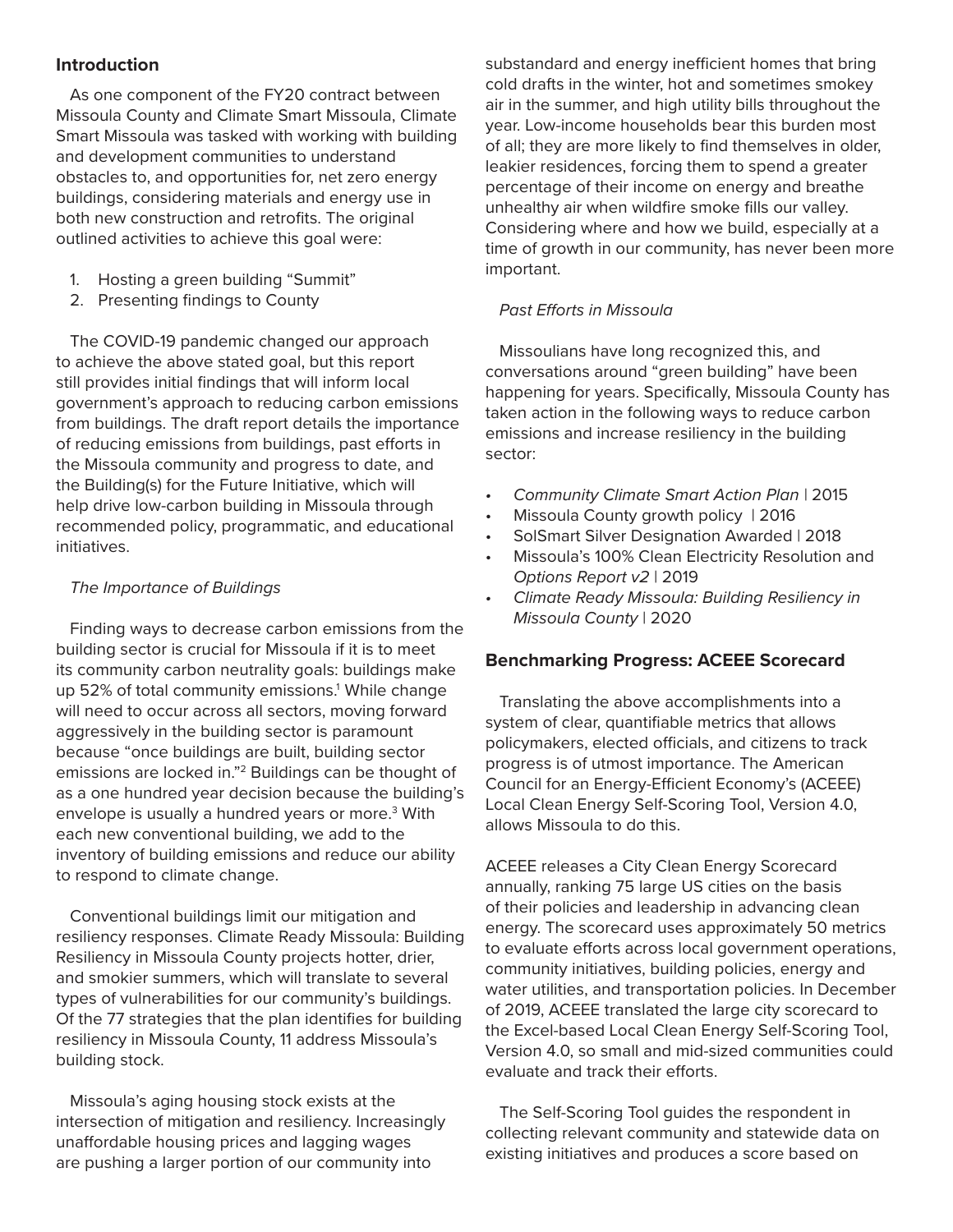the provided answers. The tool also provides cursory analysis, comparing the respondent's scores with the median scores from the 75 large cities in the City Scorecard. In addition to benchmarking progress, the tool's scoring categories provide policy and program ideas for local jurisdictions to pursue.

Acknowledging the importance of setting a baseline for Missoula's building policies and programs, this report includes an initial assessment with the Local Clean Energy Self-Scoring Tool, version 4.0. The buildings policies' score takes state policy and utility cooperation into consideration and computes a score based on building code adoption, building code compliance, incentives, benchmarking and transparency, energy programs, and workforce development. The maximum possible score is 30.0, and Missoula scored a 5.0, 4.0 points lower than the median score of 9.0 from the 75 cities scored in the City Clean Energy Scorecard. Notably, Missoula scored at or above the median score in all other categories of the self-scoring tool (local government operations, community-wide initiatives, energy and water utilities, and transportation policies), so buildings policy is an outlier in this respect.

The lower score is partially due to limitations imposed by state legislation; Missoula's relationship with Northwestern Energy is also a notable difficulty, but the development of the Memorandum of Understanding between the City of Missoula, Missoula County, and Northwestern Energy as part of the 100% Clean Electricity effort is an important step in addressing this issue. Even with these limitations, the scorecard results suggest the offering of incentives, workforce development opportunities, and the establishment of an energy benchmarking program as opportunities for increasing energy efficiency via buildings policies. Missoula's shortcomings in the buildings policies section of the scorecard, especially considering its high marks in other areas of the assessment, emphasizes the importance of focusing on buildings policies that are on a par with actions Missoula has taken in other areas of our community to mitigate and prepare for the effects of climate change.

A summary table of Missoula's scores are included below in Figure 1 and the full buildings policies scoring spreadsheet is included in Appendix 1.

| <b>Category</b>                                                  | <b>Score</b> |
|------------------------------------------------------------------|--------------|
| Stringency of building<br>codes                                  | 4 of 8       |
| <b>Building code</b><br>enforcement and<br>compliance            | $1$ of 5     |
| Incentives and financing                                         | $0$ of 3     |
| Building benchmarking,<br>rating, and energy use<br>transparency | $0$ of 5     |
| Required energy actions                                          | $0$ of $7$   |
| Workforce development                                            | $0$ of $2$   |

## **Building(s) for the Future Initiative**

The Building(s) for the Future initiative recognizes the need to take action, builds on past efforts, and charts the path forward to a low-carbon and resilient building stock. Climate Smart Missoula has been leading this effort and collaborating with the City of Missoula, Missoula County, and a task force of architects, designers, engineers, and non-profit partners. Members of the Building(s) for the Future Task Force include:

- Caroline Lauer and Amy Cilimburg*, Climate Smart Missoula*
- Sarah Ayers and Luke Jackson*, Loci Architecture + Design*
- Shane Morissey, *MMW Architects*
- Katie Deuel and Leigh Ratterman, *Home ReSource*
- Chase Jones*, City of Missoula*
- Diana Maneta*, Missoula County*
- Paul Herendeen*, Clearwater Credit Union*
- Rob Lindner, *Central Street Ventures*
- Damian Mast*, HONE Architects & Builders*
- Skander Spies*, McKinstry*

The initiative is additionally supported through financial and technical support through the National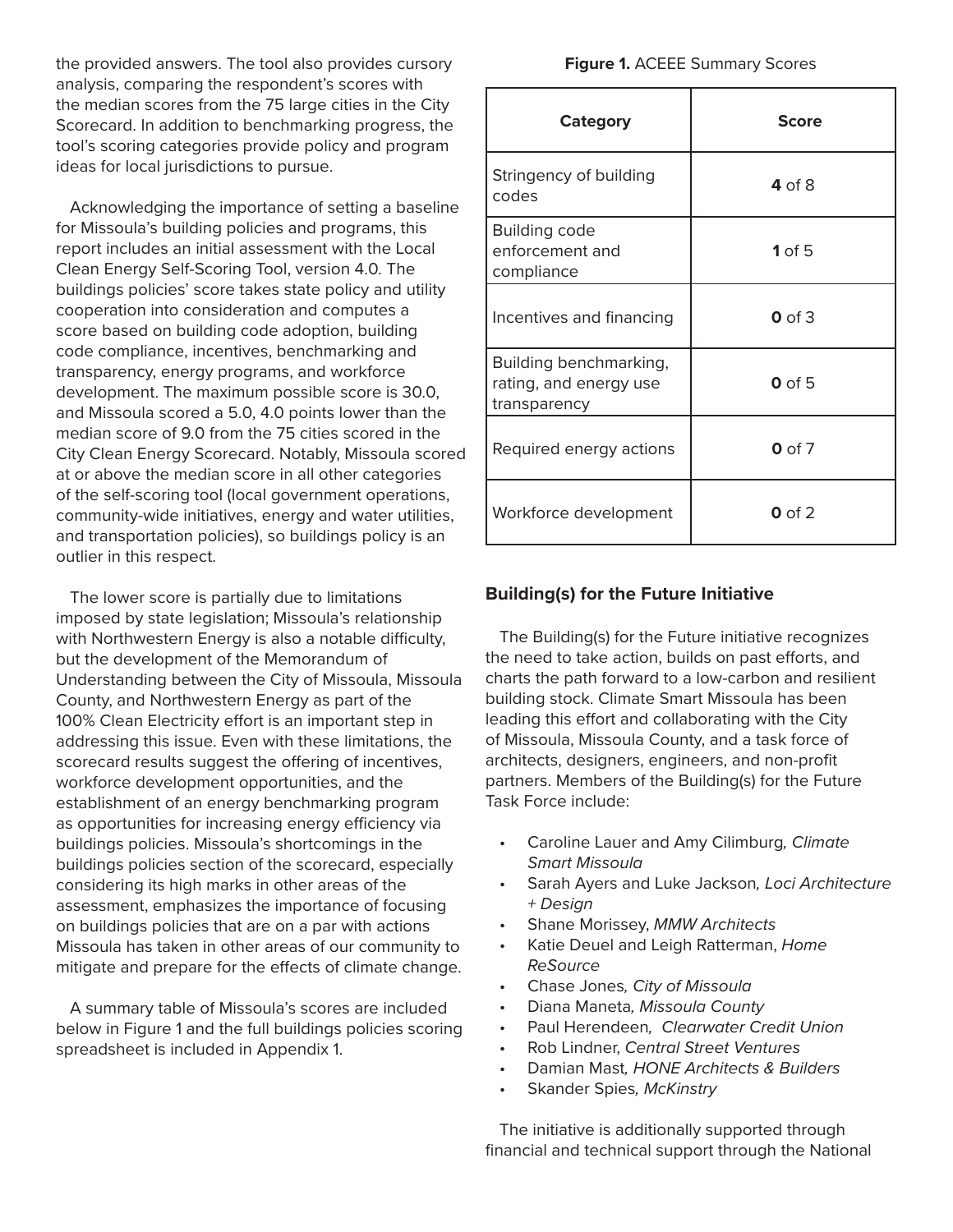League of Cities Leadership in Community Resiliency (LCR) program.

From the beginning, the interdisciplinary task force did not want to exclusively tie Missoula to a certification or standard, many of which have arisen over the past decades (e.g., Leadership in Energy and Environmental Design (LEED), Net Zero, Passive House, Zero Carbon, Architecture 2030 Challenge). In response, the name "Building(s) for the Future," attempts to encapsulate the guiding principles of low-carbon, resilient buildings without prescribing a specific standard.

Emphasizing flexibility also allows Missoula to adopt a life-cycle approach, including design, construction, operation, and the building's next life (deconstruction or major rehabilitation). "Building(s) for the Future" means considering the embodied carbon of materials, handling waste at a construction site properly, ensuring the building is built according to design, providing the tools owners need to operate the building efficiently and look for improvement opportunities, and appropriately transitioning the building to its "next life," whether that be a major rehabilitation or deconstruction.

#### *"The Summit" and Our COVID-19 Pivot*

We initially envisioned a large in-person summit to engage stakeholders and:

- Spark excitement for green building practices
- Increase local knowledge of existing efforts, and
- Identify possible tools, programs, and educational opportunities available to local government, businesses, nonprofits, and large institutions to substantially reduce carbon emissions from buildings and create a healthier, more efficient building stock.

By late February, we had secured additional funding from the National League of Cities to host a large inperson event, booked the venue and food, sent out invitations to guests, developed facilitation guides for the break-out groups, and began reaching out to potential presenters for lightning talks.

Unfortunately, the large (120+ person) event was cancelled due to COVID-19 safety concerns. In lieu of the summit, we worked with our Task Force to adjust our tactics without changing the proposed outcomes.

Instead of relying on summit participants to identify

possible policy and program tools, we conducted case study research of best practices and precedents from communities across the country to create the "Menu of Options" (see Figure 2). While this is not a perfect replication of what would have been generated at the Summit, Figure 2 centralizes 23 possible incentives, policies, and educational programs, evaluating them on the basis of legality, cost, and existing momentum.

As Figure 2 demonstrates, Missoula is not the first community to work towards these goals; there are plenty of examples from cities and counties across the country that have made significant progress towards "building for the future." Figure 2 is the result of extensive research and has been vetted by our the Building(s) for the Future Task Force. Each option featured in the menu includes the following:

- A brief description
- Classification as an incentive, regulation, or educational program
- The outcomes it would lead to (in addition to more low-carbon buildings)
- Which aspect of the building's life it could potentially influence
- An initial feasibility analysis based on the legality, cost, and existing momentum
- Selected successful precedents from other jurisdictions in the United States

The menu is not yet prioritized, but we have developed a framework to do so with qualitative data from key informant interviews and an Engage Missoula page open to the Summit guest list, as well as the ACEEE scoring tool and development data. This is described in detail in Figure 4. Some of this work is currently underway, but it is too early to provide findings at this point.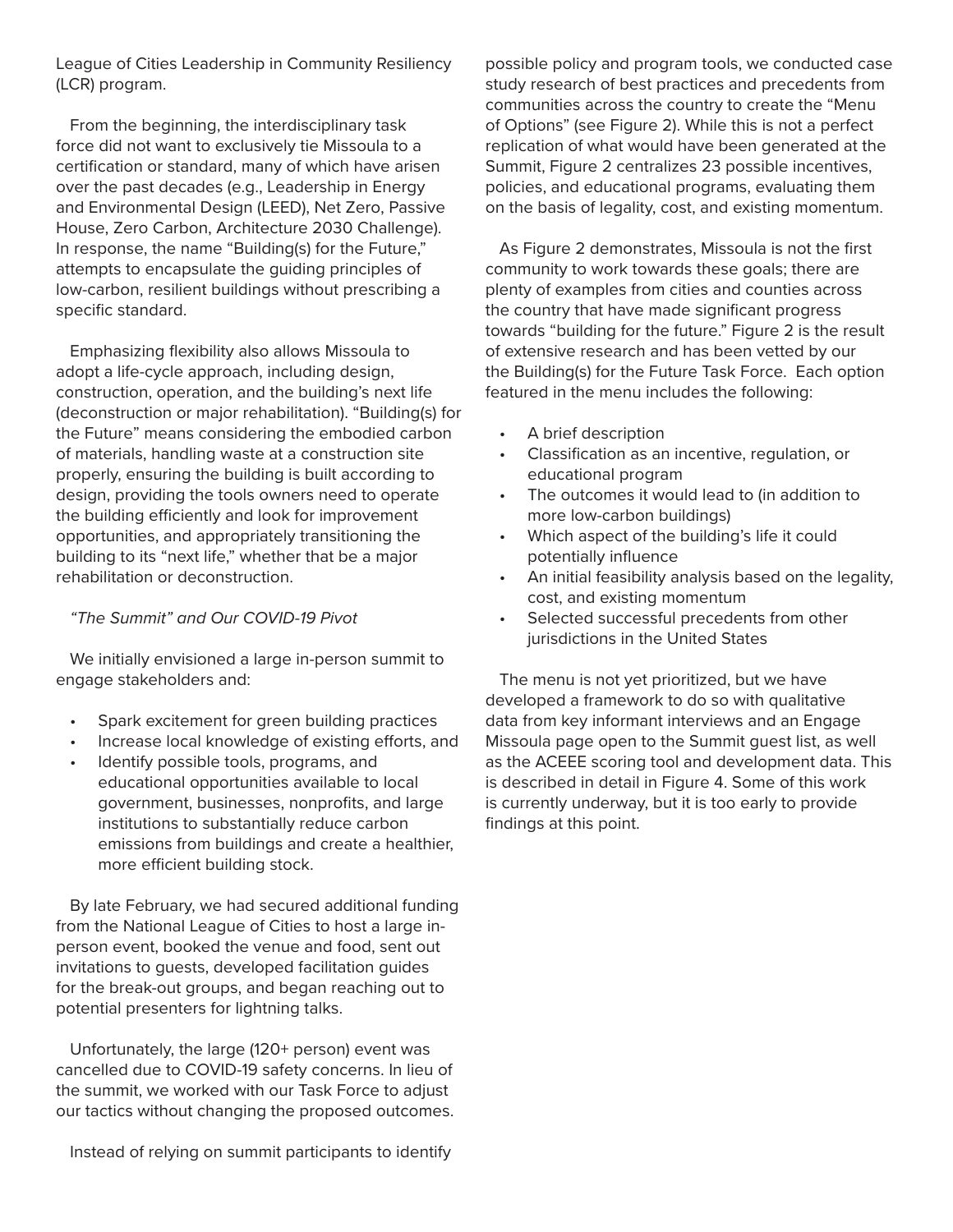*Qualifying projects can provide fewer parking spaces than allowed in zoning. The decrease in required parking reduces development costs, which can offset (and suprass) the higher costs that building beyond code may* 

| Arlington, VA |
|---------------|
|               |

| Bernalilo County, NM |
|----------------------|
|                      |

| <b>Tool Name</b>                    | <b>Other Possible Outcomes (in addi-</b><br>tion to more low-carbon buildings)                                                                                                                   | <b>Implementation Lever</b>                          | Could advance objectives of       | <b>Legality</b> | Cost | Momentum | <b>Selected Precedents</b>                                                                                                                                                                                               |
|-------------------------------------|--------------------------------------------------------------------------------------------------------------------------------------------------------------------------------------------------|------------------------------------------------------|-----------------------------------|-----------------|------|----------|--------------------------------------------------------------------------------------------------------------------------------------------------------------------------------------------------------------------------|
| <b>Density Bonus</b>                | Higher density<br>Tension with AH incentives                                                                                                                                                     | Zoning                                               | 屬                                 |                 |      |          | Arlington, VA                                                                                                                                                                                                            |
| entail.                             |                                                                                                                                                                                                  |                                                      |                                   |                 |      |          | Qualifying projects can have more units than allowed in zoning. The increase in allowable units increases potential income for the developer, which can offset (and surpass) the higher costs that building beyond code  |
| <b>Reduced Parking Requirements</b> | Less parking<br>Tension with AH incentives                                                                                                                                                       | Zoning                                               | 腦                                 |                 |      |          | Flagstaff, AZ, Denver, CO, State of California                                                                                                                                                                           |
| entail.                             |                                                                                                                                                                                                  |                                                      |                                   |                 |      |          | Qualifying projects can provide fewer parking spaces than allowed in zoning. The decrease in required parking reduces development costs, which can offset (and suprass) the higher costs that building beyond code r     |
| <b>Relaxed Height Restrictions</b>  | Taller skyline                                                                                                                                                                                   | Zoning                                               | 屬                                 |                 |      |          | Arlington, VA                                                                                                                                                                                                            |
|                                     |                                                                                                                                                                                                  |                                                      |                                   |                 |      |          | Qualifying projects can build higher than allowed in zoning. The increase in height increases potential income for the developer, which can offset (and surpass) the higher costs that building beyond code may entail.  |
| <b>Reduced Impact Fees</b>          | Less \$\$ for new infrastructure<br>Tension with AH incentives                                                                                                                                   | <b>Municipal Code Section</b><br>15                  | 腦                                 |                 |      |          | <b>Bernalilo County, NM</b>                                                                                                                                                                                              |
| \$.                                 | Qualifying projects can pay reduced impact fee. The decrease in impact fees reduces development costs, which can offset (and surpass) the higher costs that building beyond code may entail.     |                                                      |                                   |                 |      |          |                                                                                                                                                                                                                          |
| <b>Property Tax Abatement</b>       | Less \$\$ for general fund and city<br>operations                                                                                                                                                | New local government<br>program                      | ▓                                 |                 |      |          | Cincinnati, OH                                                                                                                                                                                                           |
|                                     |                                                                                                                                                                                                  |                                                      |                                   |                 |      |          | Qualifying projects pay a reduced property tax for a set number of years. The decrease in property taxes reduces development costs, which can offset (and surpass) the higher costs that building beyond code may en     |
| <b>TIF Funding Available</b>        | Increased attention on TIF<br>Tension with existing TIF goals                                                                                                                                    | State legislation passed                             | 腦                                 |                 |      |          | Chicago, IL                                                                                                                                                                                                              |
| \$                                  | Qualifying projects receive TIF funding. The increase in available financing reduces debt servicing costs, which can offset (and surpass) the higher costs that building beyond code may entail. |                                                      |                                   |                 |      |          |                                                                                                                                                                                                                          |
| <b>Reduced Permit Fee</b>           | Reduced \$\$ for Dev. Services                                                                                                                                                                   | Fee Schedules Adjusted                               | ⊯<br>$63 -$                       |                 |      |          | San Diego, CA                                                                                                                                                                                                            |
|                                     | Qualifying projects pay reduced permit fee. The decrease in permitting fees reduces development costs, which can offset (and surpass) the higher costs that building beyond code may entail.     |                                                      |                                   |                 |      |          |                                                                                                                                                                                                                          |
| <b>Expedited Permit Process</b>     | Stress on Dev. Services capacity                                                                                                                                                                 | <b>Development Services</b><br><b>Staff Expanded</b> | 臞                                 |                 |      |          | San Diego, CA                                                                                                                                                                                                            |
| beyond code may entail.             |                                                                                                                                                                                                  |                                                      |                                   |                 |      |          | Qualifying projects go through an expedited and streamlined permitting process, reducing uncertainty and waiting time. This decreases debt servicing costs, which can offset (and surpass) the higher costs that buildin |
| <b>Local Carbon Offset Fund</b>     | Improved housing quality<br>Increased citizen engagement                                                                                                                                         | <b>Public Private Partner-</b><br>ship               | <b>Kanal</b><br><b>10)</b><br>200 |                 |      |          | Ithaca, NY, Sitka, AK, Juneau, AK, Seattle, W                                                                                                                                                                            |
| \$                                  |                                                                                                                                                                                                  |                                                      |                                   |                 |      |          | A local carbon offset fund can expand new financing sources and supplement existing residential retrofit programs. The public would be able to offset their own carbon footprints and accelerate low carbon building.    |

| nentum   Selected Precedents |
|------------------------------|
| Arlington, VA                |

d surpass) the higher costs that building beyond code may

| Flagstaff, AZ, Denver, CO, State of California |
|------------------------------------------------|
|                                                |

|               | Cincinnati, OH |
|---------------|----------------|
| $\cdots$<br>. | .<br>.         |

ss) the higher costs that building beyond code may entail.

|   | Chicago, IL |
|---|-------------|
| ٠ | $\cdot$     |

|   | San Diego, CA |
|---|---------------|
| ۰ | $\sim$ $\sim$ |





|                 |              |             |           |                       | <b>VEV</b>    |                         |                             |                   |                   |
|-----------------|--------------|-------------|-----------|-----------------------|---------------|-------------------------|-----------------------------|-------------------|-------------------|
|                 | Type of Tool |             |           | <b>Building Stage</b> |               |                         | <b>Feasibility Analysis</b> |                   |                   |
|                 | III          | $\mathbb Z$ | 鷗         |                       | <b>RACTES</b> |                         |                             |                   |                   |
| Incentive-Based | Regulatory   | Education   | Blueprint | Construction          | Operation     | Next Life (Decon/Rehab) | Move ahead                  | Some reservations | Real difficulties |

## **Figure 2.** Menu of Options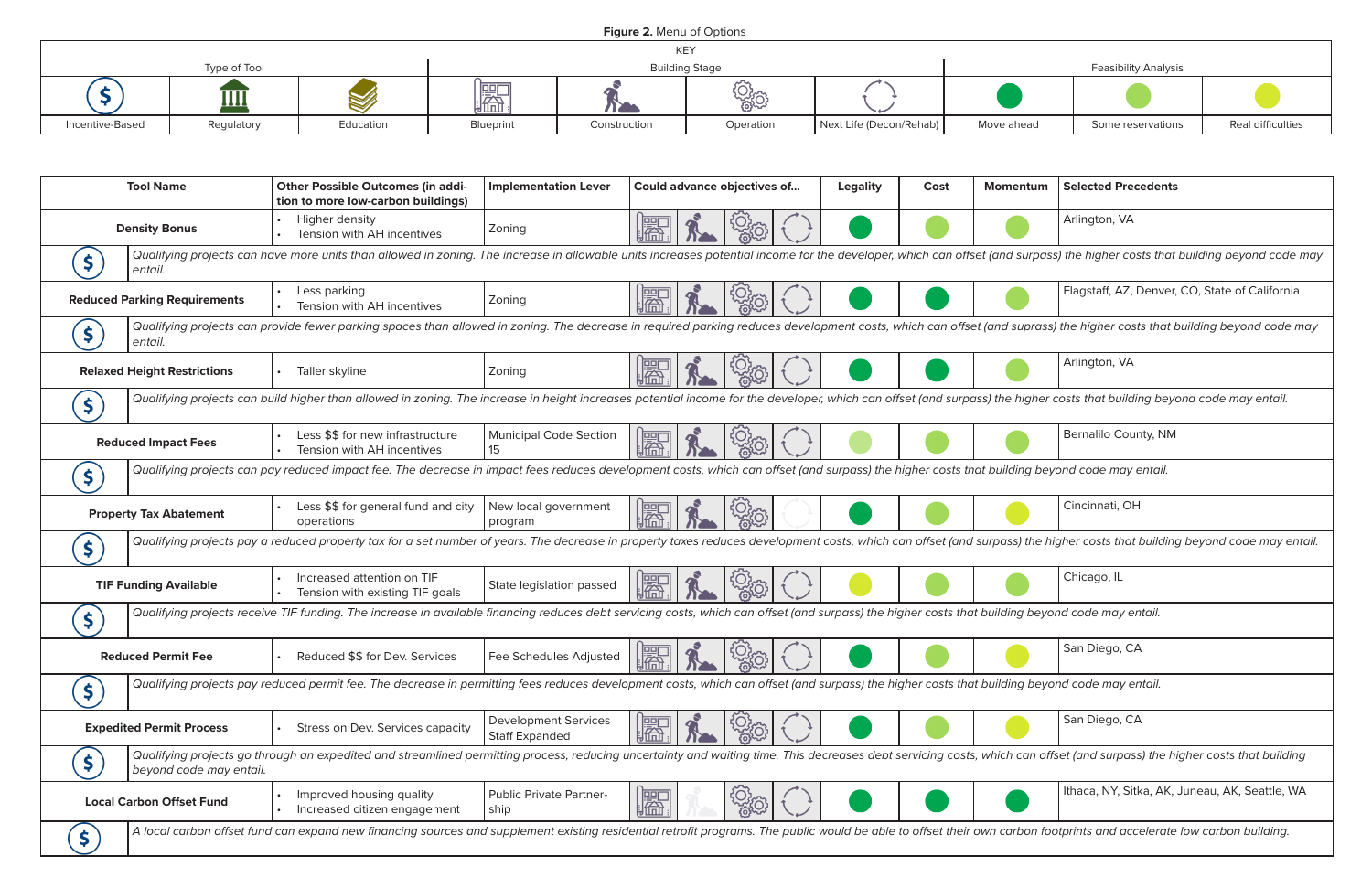|  | Connecticut Green Bank |
|--|------------------------|
|--|------------------------|

|  | Pittsburgh, PA, Missoula, MT |
|--|------------------------------|
|--|------------------------------|

| Seattle, WA, Fort Collins, CO, and Philadelphia, |
|--------------------------------------------------|
| $ PA$ (just a few)                               |

| Berkeley, CA and San Jose, CA |
|-------------------------------|
|                               |

| Minneapolis, MN |
|-----------------|
|                 |

|                          | Denver, CO |  |  |  |  |  |
|--------------------------|------------|--|--|--|--|--|
|                          |            |  |  |  |  |  |
| a load durina the summer |            |  |  |  |  |  |

|                           | <b>Tool Name</b>                                   | <b>Other Possible Outcomes (in addi-</b><br>tion to more low-carbon buildings)                                                                                                                  | <b>Implementation Lever</b>   | Could advance objectives of     | <b>Legality</b> | Cost | Momentum | <b>Selected Precedents</b>                                                                                                                                                                                                                                                                                                                                                                                                                                 |
|---------------------------|----------------------------------------------------|-------------------------------------------------------------------------------------------------------------------------------------------------------------------------------------------------|-------------------------------|---------------------------------|-----------------|------|----------|------------------------------------------------------------------------------------------------------------------------------------------------------------------------------------------------------------------------------------------------------------------------------------------------------------------------------------------------------------------------------------------------------------------------------------------------------------|
|                           | <b>Low Interest Rate Loans</b>                     | Greater engagement from finan-<br>cial institutions                                                                                                                                             | <b>Financing Institutions</b> | 圖                               |                 |      |          | Missoula, MT                                                                                                                                                                                                                                                                                                                                                                                                                                               |
|                           | a program.                                         |                                                                                                                                                                                                 |                               |                                 |                 |      |          | Qualifying projects can access reduced interest rates on loan products. The lower debt servicing costs can offset (and surpass) the higher costs that building beyond code may entail. Clearwater Credit Union currently ha                                                                                                                                                                                                                                |
|                           | <b>Bundled Loan Packages</b>                       | Greater engagement from finan-<br>cial institutions                                                                                                                                             | <b>Financing Institutions</b> | 腦                               |                 |      |          | <b>Connecticut Green Bank</b>                                                                                                                                                                                                                                                                                                                                                                                                                              |
| \$                        |                                                    | Qualifying projects can access bundled financial products. This decreases debt servicing costs, which can offset (and surpass) the higher costs that building beyond code may entail.           |                               |                                 |                 |      |          |                                                                                                                                                                                                                                                                                                                                                                                                                                                            |
|                           | <b>Expansion of Design Excellence Over-</b><br>lay | Greater low-carbon building ex-<br>pertise within Dev. Servs.                                                                                                                                   | Zoning                        | <b>IRS</b>                      |                 |      |          | Pittsburgh, PA, Missoula, MT                                                                                                                                                                                                                                                                                                                                                                                                                               |
| $\overline{\mathbf{III}}$ |                                                    |                                                                                                                                                                                                 |                               |                                 |                 |      |          | Amend current design excellence overlay to more holistically include the principles of low carbon building design. The current overlay encourages certain materials to be used over others, but this could be expanded.                                                                                                                                                                                                                                    |
|                           | <b>Disclosure Ordinance</b>                        | Increased data transparency                                                                                                                                                                     | Local ordinance               | <b>IRS</b><br><b><u>Q</u>zo</b> |                 |      |          | Seattle, WA, Fort Collins, CO, and Philadelphia,<br>PA (just a few)                                                                                                                                                                                                                                                                                                                                                                                        |
| <u>IIII</u>               | better decisions.                                  |                                                                                                                                                                                                 |                               |                                 |                 |      |          | Require projects to disclose their materials, embodied energy, energy use, and deconstruction plans via an online data portal. This accelerates market pressure for higher performance, as well as collects data to inform                                                                                                                                                                                                                                 |
|                           | <b>Electrification Ordinance</b>                   | Increased focus on energy supply   Local ordinance                                                                                                                                              |                               | <b>IRS</b>                      |                 |      |          | Berkeley, CA and San Jose, CA                                                                                                                                                                                                                                                                                                                                                                                                                              |
| IIII                      |                                                    | No new projects are permitted to install natural gas hook-ups. This could be specified to a certain subset of buildings that are a certain size.                                                |                               |                                 |                 |      |          |                                                                                                                                                                                                                                                                                                                                                                                                                                                            |
|                           | <b>Home Energy Label Ordinance</b>                 | Increased consumer awareness                                                                                                                                                                    | Local ordinance               | <b>IBS</b>                      |                 |      |          | Minneapolis, MN                                                                                                                                                                                                                                                                                                                                                                                                                                            |
| $\overline{\mathbf{III}}$ |                                                    | All home sales and rental leases must disclose the unit's energy report card at time of sale or lease.                                                                                          |                               |                                 |                 |      |          |                                                                                                                                                                                                                                                                                                                                                                                                                                                            |
|                           | <b>Green or White Roof Ordinance</b>               | Increased public spaces<br>Decreased heat island effect                                                                                                                                         | Local ordinance               | <u>In India</u>                 |                 |      |          | Denver, CO                                                                                                                                                                                                                                                                                                                                                                                                                                                 |
| <u>Ш</u>                  |                                                    | A green or white roof ordinance would require certain new construction projects to include a green or white roof for a portion or all of their roof to decrease cooling load during the summer. |                               |                                 |                 |      |          |                                                                                                                                                                                                                                                                                                                                                                                                                                                            |
|                           | <b>PACE Enabling Legislation</b>                   |                                                                                                                                                                                                 | State legislation passed      | ි<br>සිග                        |                 |      |          | In 37 states including Nevada, Utah, Colorado,<br>and New Mexico                                                                                                                                                                                                                                                                                                                                                                                           |
| $\overline{\mathbf{III}}$ |                                                    |                                                                                                                                                                                                 |                               |                                 |                 |      |          | Property Assessed Clean Energy Programs, or PACE, allows a property owner to finance the up-front cost of energy or other eligible improvements on a property and then pay back the costs over time. It is attached to the<br>property rather than the individual. First, Montana must pass PACE enabling legislation, which would allow counties to implement it. Northern Plains Resource Council is currently leading efforts to pass such legislation. |
|                           | <b>Stretch Code Enabling Legislation</b>           |                                                                                                                                                                                                 | State legislation passed      | 福                               |                 |      |          | Vermont, Massachusetts                                                                                                                                                                                                                                                                                                                                                                                                                                     |
| <u>IIII</u>               |                                                    | Stretch code enabling legislation would allow municipalities to vote to adopt the Stretch Code (higher energy standards) in lieu of the base building energy code.                              |                               |                                 |                 |      |          |                                                                                                                                                                                                                                                                                                                                                                                                                                                            |

| nentum Selected Precedents |
|----------------------------|
| Missoula, MT               |

| In 37 states including Nevada, Utah, Colorado, |
|------------------------------------------------|
| and New Mexico                                 |

| Vermont, Massachusetts |
|------------------------|
|                        |

| <b>KEV</b>      |              |             |                       |              |            |                         |                             |                   |                   |
|-----------------|--------------|-------------|-----------------------|--------------|------------|-------------------------|-----------------------------|-------------------|-------------------|
|                 | Type of Tool |             | <b>Building Stage</b> |              |            |                         | <b>Feasibility Analysis</b> |                   |                   |
|                 |              | $\mathbb Z$ | 圝                     |              | <b>ARC</b> |                         |                             |                   |                   |
| Incentive-Based | Regulatory   | Education   | Blueprint             | Construction | Operation  | Next Life (Decon/Rehab) | Move ahead                  | Some reservations | Real difficulties |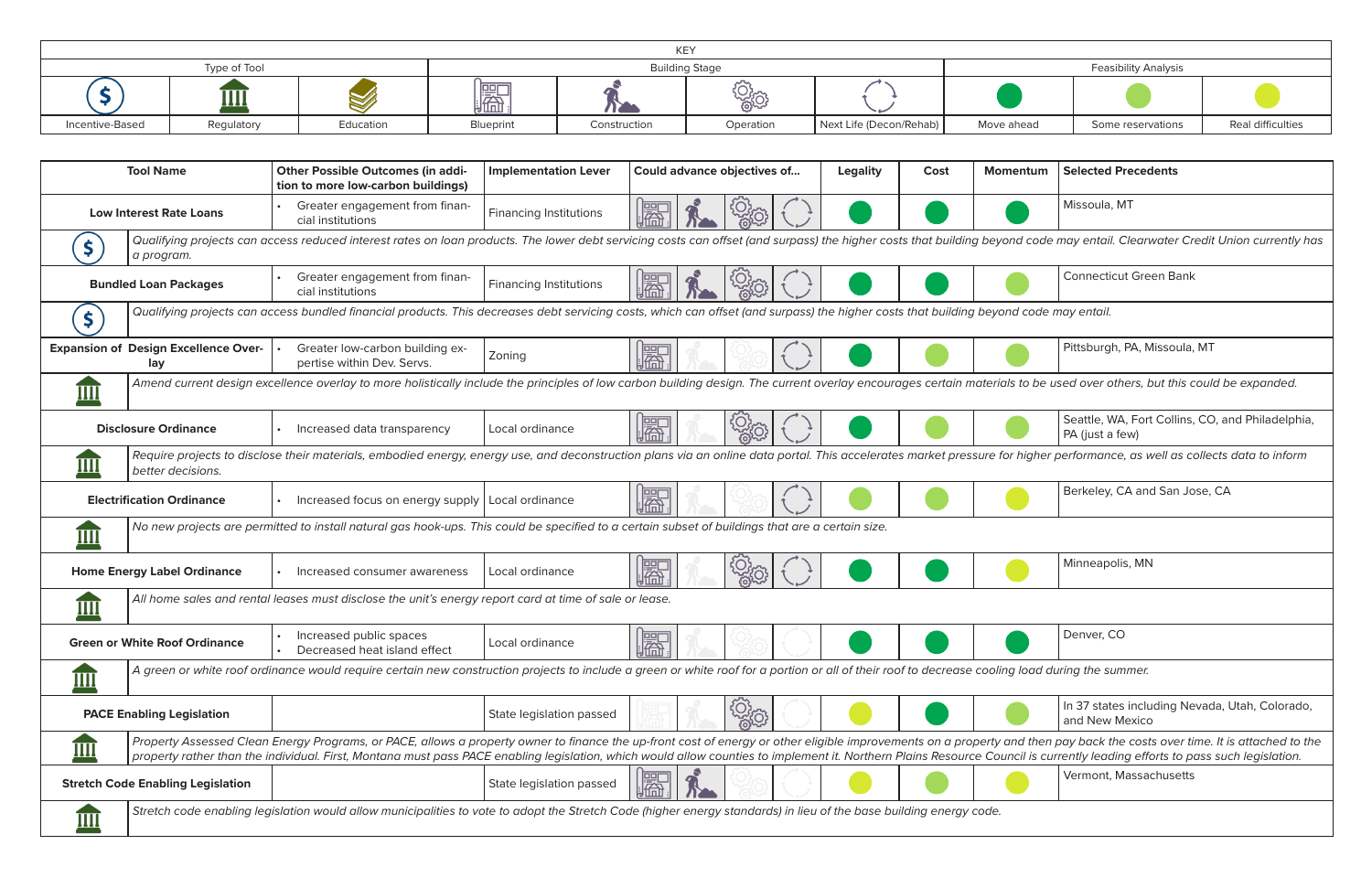|             | <b>Tool Name</b>                                                                                                                                                                            | <b>Other Possible Outcomes (in addi-</b><br>tion to more low-carbon buildings)              | <b>Implementation Lever</b>     | Could advance objectives of | <b>Legality</b> | Cost | <b>Momentum</b> | <b>Selected Precedents</b>                                                                                                                                                                                                   |
|-------------|---------------------------------------------------------------------------------------------------------------------------------------------------------------------------------------------|---------------------------------------------------------------------------------------------|---------------------------------|-----------------------------|-----------------|------|-----------------|------------------------------------------------------------------------------------------------------------------------------------------------------------------------------------------------------------------------------|
|             | <b>Adopt a Voluntary Stretch Code</b>                                                                                                                                                       | Increased community awareness<br>Increased expertise at Dev. Serv.                          | Local ordinance                 |                             |                 |      |                 | Oregon, Massachusetts, Vermont, New York                                                                                                                                                                                     |
| <b>TIII</b> | Adopt a voluntary stretch code that new buildings may choose to adhere to rather than the base energy code.                                                                                 |                                                                                             |                                 |                             |                 |      |                 |                                                                                                                                                                                                                              |
|             | <b>Promotion of Flagship Projects</b>                                                                                                                                                       | Increased community awareness<br>Marketing opportunity for leaders   ship                   | Public private partner-         | 麡                           |                 |      |                 | Sarasota, FL                                                                                                                                                                                                                 |
| V           |                                                                                                                                                                                             | virtue signaling that this is a priority for Missoula, and recognition of project partners. |                                 |                             |                 |      |                 | Develop a recognition program for flagship projects, such as a story map, recognition placards, or a building tour (online or in person). The marketing campaign can serve multiple purposes, including community education, |
|             | <b>One-Stop Shop</b>                                                                                                                                                                        | <b>Greater coordination</b>                                                                 | Public private partner-<br>ship | <b>CASS</b>                 |                 |      |                 | Energy Trust of Oregon and Energy Works of Fort<br>Collins, CO                                                                                                                                                               |
|             | utility.                                                                                                                                                                                    |                                                                                             |                                 |                             |                 |      |                 | The 1-stop shop approach makes energy efficiency more accessible for a larger portion of the population (commercial and residential) by simplifying a complicated process. It requires a strong partnership with the local   |
|             | <b>Voluntary Disclosure Map</b>                                                                                                                                                             | Increased community awareness<br>Marketing opportunity for leaders   ship                   | Public private partner-         |                             |                 |      |                 | Seattle, WA, Fort Collins, CO, and Philadelphia,<br><b>PA</b>                                                                                                                                                                |
|             | rently developing this.                                                                                                                                                                     |                                                                                             |                                 |                             |                 |      |                 | A voluntary disclosure map creates market pressure for higher performance, as well as collects data to inform future decisions for building owners and operators, as well as policy makers. Climate Smart Missoula is cur-   |
|             | <b>Energy Savings Competition</b>                                                                                                                                                           | Increased community awareness                                                               | Public private partner-<br>ship | <b>CASA</b>                 |                 |      |                 | Fargo, ND, Summit County, UT, Missoula, MT<br>(previously)                                                                                                                                                                   |
| V           | An energy savings competition encourages owners and renters to reduce their energy consumption, all while building momentum and awareness at the ground level for greater energy awareness. |                                                                                             |                                 |                             |                 |      |                 |                                                                                                                                                                                                                              |
|             | <b>On-bill financing</b>                                                                                                                                                                    | More engaged utility                                                                        | Public private partner-<br>ship | <b><u> (Q)</u></b>          |                 |      |                 | North and South Carolina, Kentucky, Arkansas,<br>and Kansas                                                                                                                                                                  |
|             | to the repayment.                                                                                                                                                                           |                                                                                             |                                 |                             |                 |      |                 | Property owners can access the capital needed to finance energy efficiency or renewable energy and repay the loan via monthly payments that are added to the utility bill. The energy savings are automatically factored in  |



|                                       |            |           |           |              | <b>KEY</b> |                         |            |                             |                   |
|---------------------------------------|------------|-----------|-----------|--------------|------------|-------------------------|------------|-----------------------------|-------------------|
| Type of Tool<br><b>Building Stage</b> |            |           |           |              |            |                         |            | <b>Feasibility Analysis</b> |                   |
|                                       |            |           | 屬         |              | ಜ್ಞಣ       |                         |            |                             |                   |
| Incentive-Based                       | Regulatory | Education | Blueprint | Construction | Operation  | Next Life (Decon/Rehab) | Move ahead | Some reservations           | Real difficulties |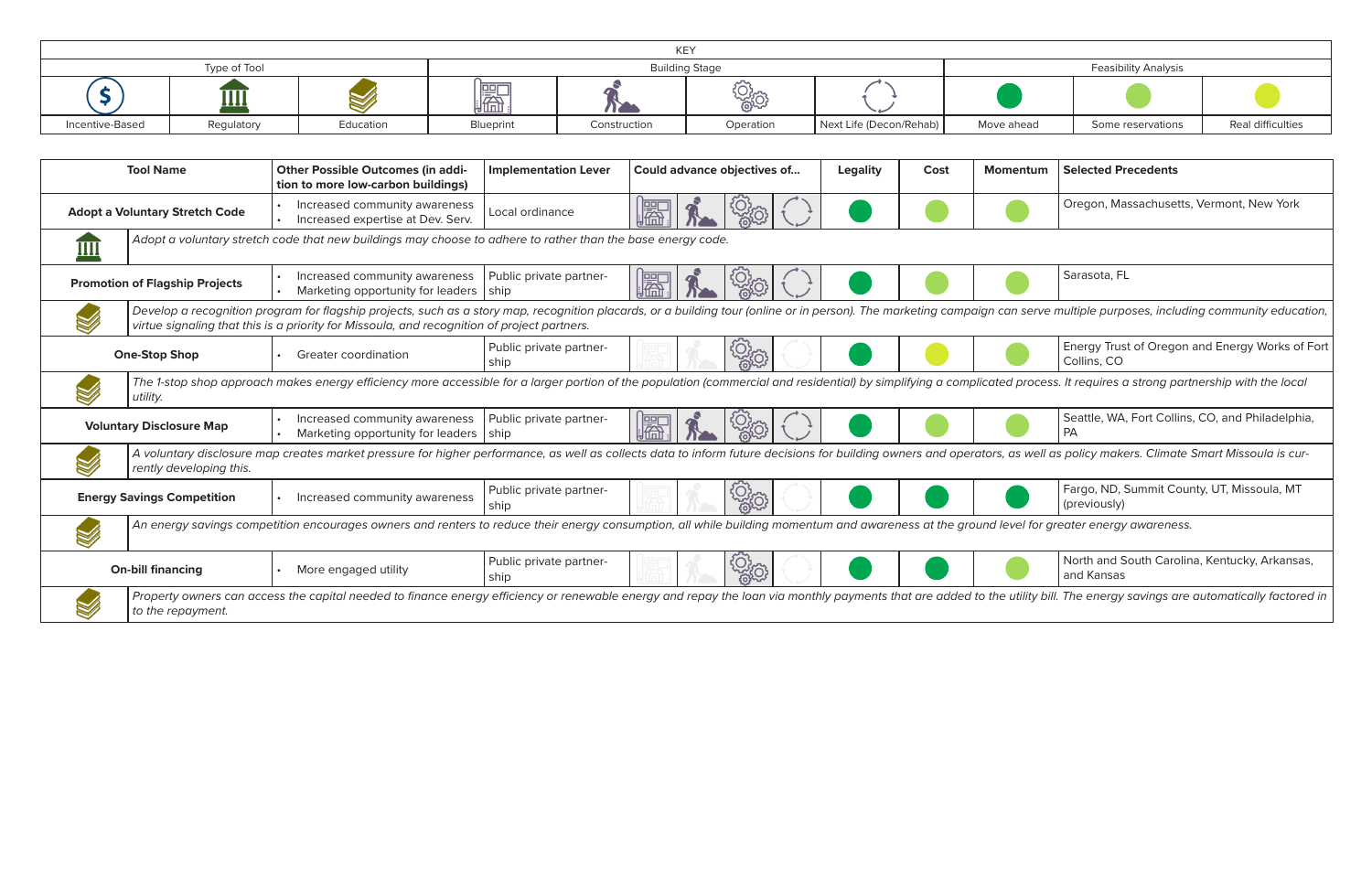In addition to identifying available tools through the "Menu," Climate Smart has developed a more robust web based presence to fulfill the other stated goals of the Summit (sparking excitement for low-carbon practices and increasing local knowledge).

Climate Smart Missoula's website, missoulaclimate. org, has a new buildings landing page that centralizes the main points of this draft report in an interactive and engaging way (missoulaclimate.org/buildings). Additionally, Climate Smart has created a voluntary building energy use disclosure map, showcasing the energy use intensity (EUI) of notable buildings in Missoula.

Disclosure is becoming an increasingly popular tool across the country, with many cities and states adopting disclosure ordinances that require large buildings to report on their energy use. ACEEE sees disclosure ordinances as an important step in reducing community energy use because they a) require building owners to collect information that will allow owners to operate their building more efficiently and b) promote transparency across the community. Beginning with a voluntary disclosure process can ease the transition if an ordinance is adopted and can achieve many of the same aims of an ordinance if there are enough participating building owners.

Data collection is still in process, but a draft map is currently available. Below are images from data points from the draft map, and the full map is available online at http://arcg.is/GrKWS.

## **Prioritization**

The menu of options is a starting point for the various options that are available in Missoula to move towards a future of low-carbon buildings. Reducing building emissions will require a combination of policies, programs, and incentive programs, but that combination is not yet clear.

In order to refine the existing menu into a prioritized list, Climate Smart has begun a qualitative approach with key informant interviews with building industry leaders and online engagement of the original Summit invitees via Engage Missoula's Ideas tool.

The interviews are semi-structured, 30 - 45 minute conversations to capture the experience, knowledge, and opinions of community leaders. The primary discussion point was the menu of options, but interviews also covered respondent's past experience,

## **Figure 3.** Voluntary Disclosure Map Example





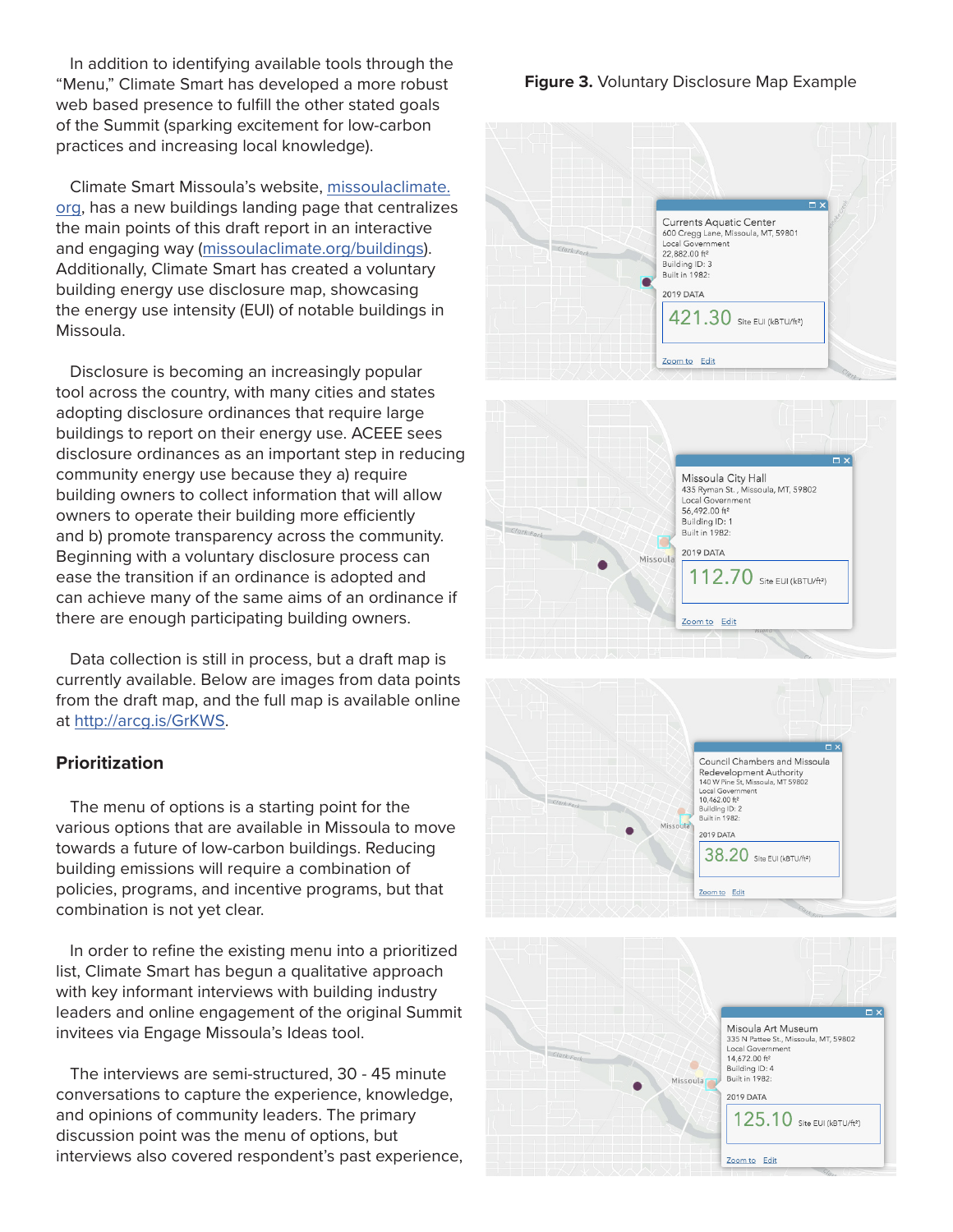professional interconnections, and barriers. For the semi-structured interview guide, please see Appendix 2.

The Engage Missoula page simulates the back and forth discussion that would have occurred at the Summit through the use of the Ideas tool, where participants can offer ideas, comment on the ideas of others, and "like" ideas that they support.

The findings from interviews and Engage Missoula will then be analyzed through their relationship to the ACEEE scoring system and their applicability to Missoula's development context (e.g., Does the intended target of the option, such as increased efficiency of multifamily development, intersect with the types of development that have been built in

Missoula and are expected to be built in Missoula? By analyzing each tool through this lens, our hope is that a smaller list of tools will rise to the top, though this analysis is still in progress.

An example of what this evaluation matrix could look like is provided below in Figure 4. Each option would be scored and graphed, with lower scores corresponding with lighter colors and higher scores corresponding with darker colors. Options that score highly on all three axes would appear in the orange circle annotated on the graph. Low scoring options would appear in the gray circle. Analyzing the options in the 3-dimensional matrix allows us to prioritize in a more robust and holistic way.



**Figure 4. Prioritization Matrix**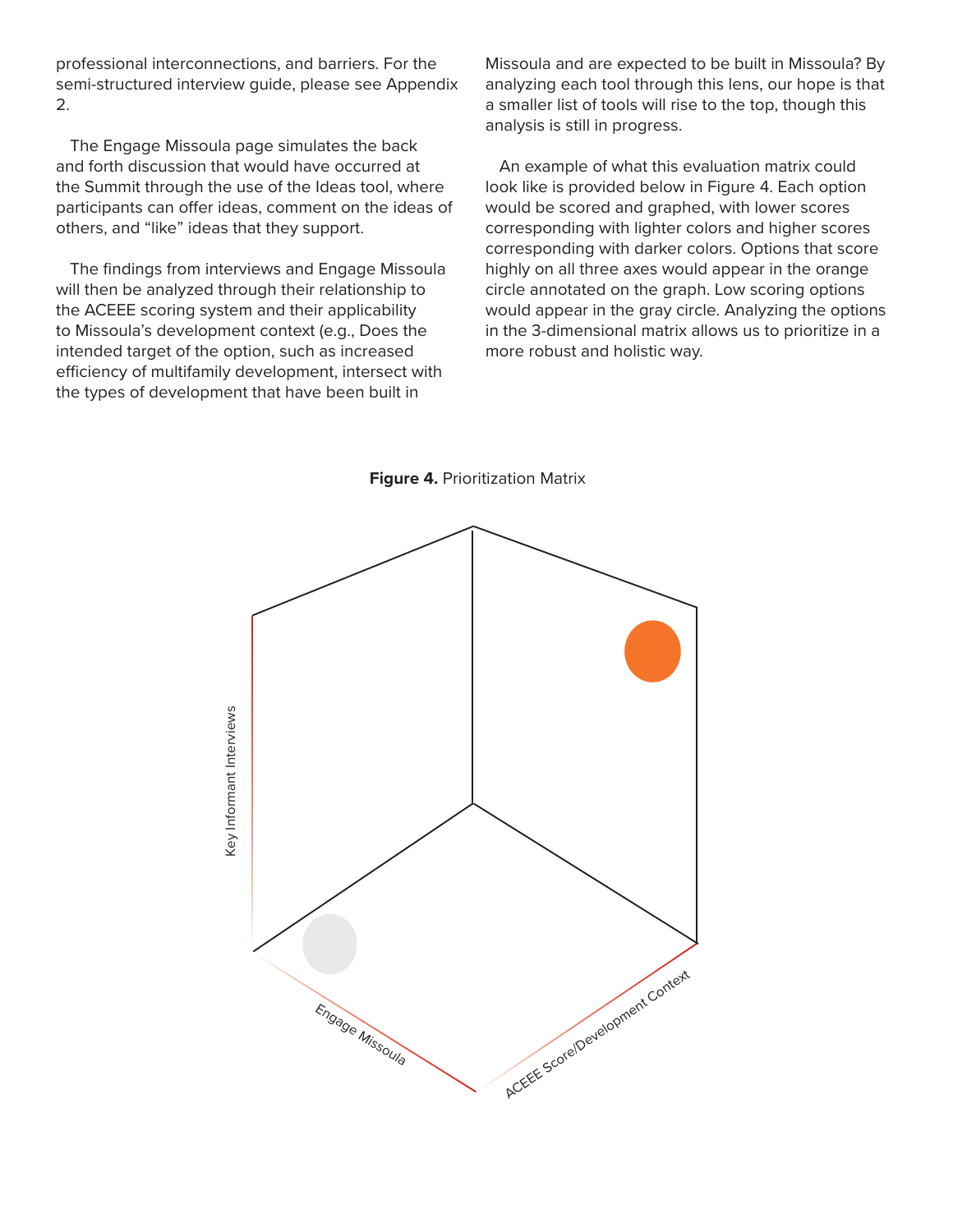## **Next Steps**

As mentioned throughout the report, the next steps are continued outreach to prioritize the menu of options and create a detailed roadmap for how local government can take action to reduce building emissions.

Below is a proposed timeline for those activities moving forward:

## **June - July:**

- Qualitative Interviews
- Engage Missoula Outreach

## **August - September:**

• Analysis of Qualitative Findings

It should be noted that we still plan to host a Summit when it is safe to gather large groups in-person to generate more enthusiasm, expand professional networks, and build on the work presented in this report. Many of the materials that were developed precancellation will be applicable when we are able to gather large groups of people.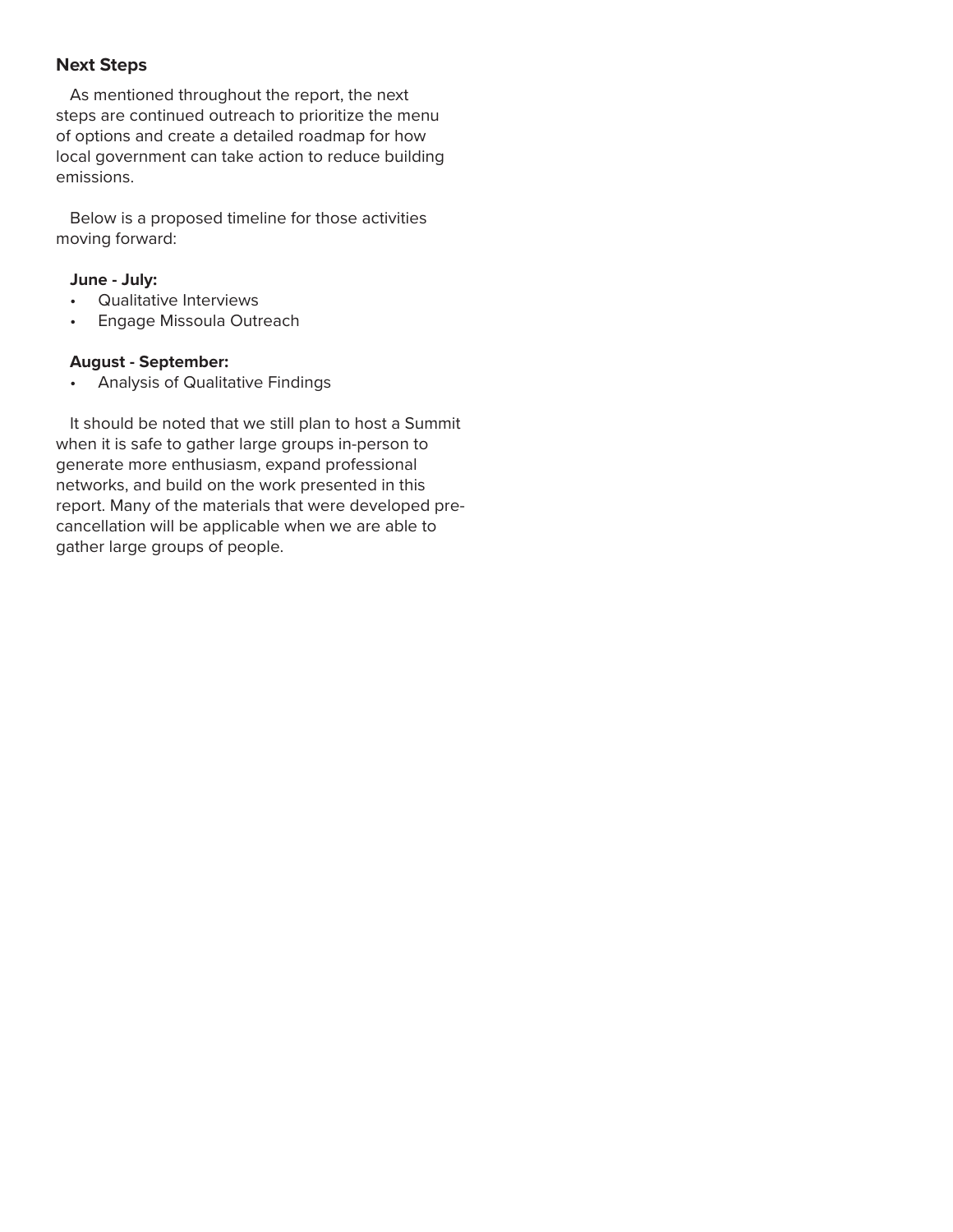## **Appendices**

*Appendix 1: ACEEE Self-Scoring Tool*

| <b>Preliminary Information</b>                                                                                                                                                                                                                                                                                                                                           |                          |
|--------------------------------------------------------------------------------------------------------------------------------------------------------------------------------------------------------------------------------------------------------------------------------------------------------------------------------------------------------------------------|--------------------------|
| Which best describes your community's residential energy code adoption authority?<br>(1) Code is set at the state level, and local adoption of more stringent codes is not<br>permitted.<br>(2) Code is set at the state level, but local adoption of more aggressive codes is<br>permitted.<br>(3) No statewide code exists, and local adoption of codes is permitted." | State authority<br>only. |
| Which best describes your community's commercial energy code adoption authority?<br>(1) Code is set at the state level, and local adoption of more stringent codes is not<br>permitted.<br>(2) Code is set at the state level, but local adoption of more aggressive codes is<br>permitted.<br>(3) No statewide code exists, and local adoption of codes is permitted."  | State authority<br>only. |
| Does your city have legal authority to pass a multifamily energy benchmarking<br>ordinance?                                                                                                                                                                                                                                                                              | Yes.                     |
| Does your city have legal authority to pass a commercial energy benchmarking<br>ordinance?                                                                                                                                                                                                                                                                               | Yes.                     |
| Has your city passed a mandatory multifamily energy benchmarking ordinance?                                                                                                                                                                                                                                                                                              | No.                      |
| Does your city have the legal authority to require building owners conduct additional<br>energy-saving actions?                                                                                                                                                                                                                                                          | No.                      |

| <b>Building Code Adoption</b>  |                                                                                        |                                 |              |
|--------------------------------|----------------------------------------------------------------------------------------|---------------------------------|--------------|
| <b>Metric</b>                  | Question                                                                               | <b>Scoring Criteria</b>         | <b>Score</b> |
| Residential code<br>stringency | What is your city's residential energy code?                                           | It is lower than<br>55.5.       | 2.5          |
| Commercial code<br>stringency  | What is your city's commercial energy code?                                            | It is between 51.8<br>and 53.7. | 1.5          |
| Code advocacy                  | Does your city lobby the state for more-stringent<br>residential energy codes?         | No.                             | O            |
| Solar-ready<br>requirements    | Does your city require new buildings install solar-ready<br>infrastructure?            | No.                             | O            |
| EV-ready<br>requirements       | Does your city require new buildings install electric<br>vehicle-ready infrastructure? | No.                             | O            |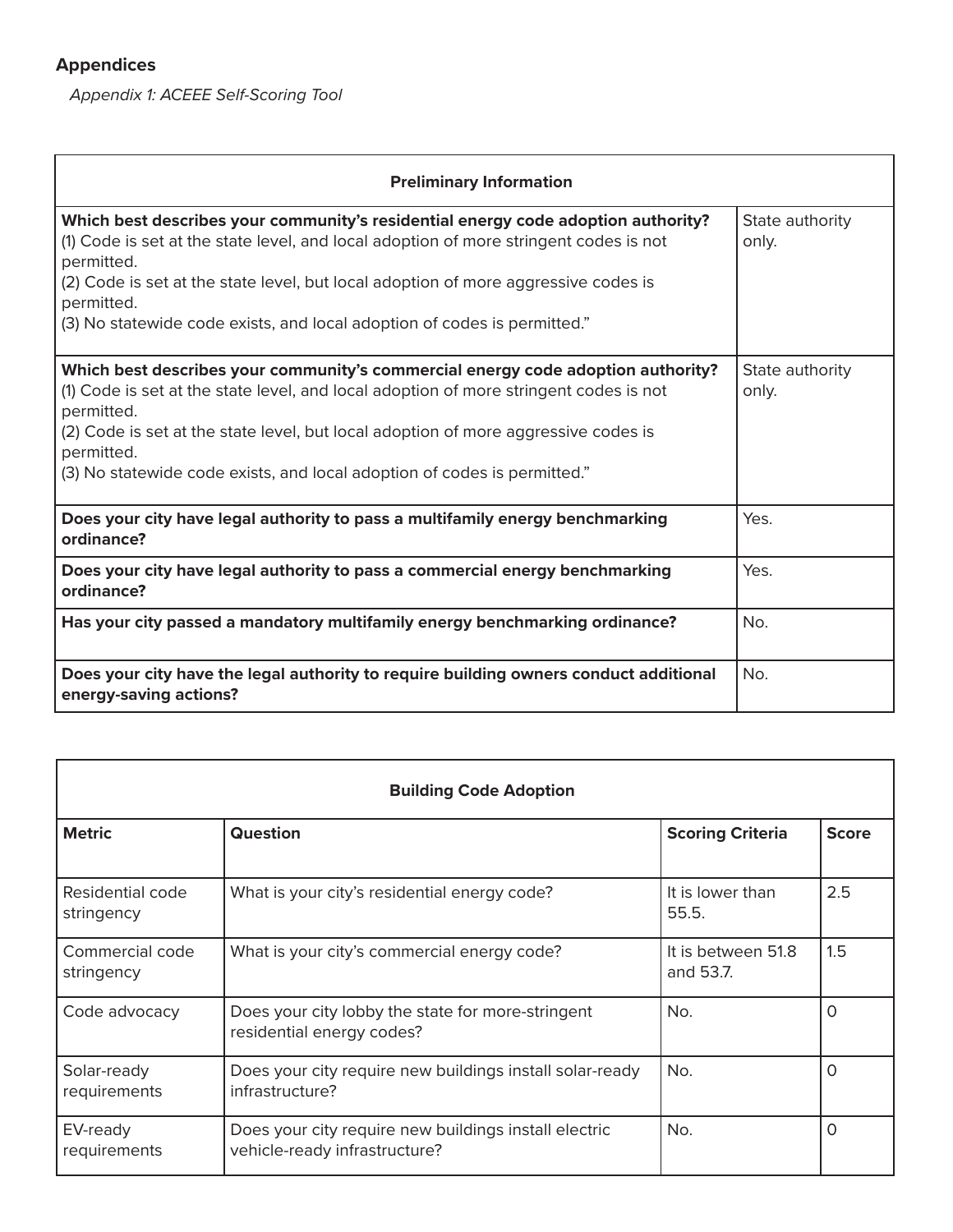| <b>Building Code Compliance</b> |                                                                                                                                                                                     |                                                                                                    |              |
|---------------------------------|-------------------------------------------------------------------------------------------------------------------------------------------------------------------------------------|----------------------------------------------------------------------------------------------------|--------------|
| <b>Metric</b>                   | <b>Question</b>                                                                                                                                                                     | <b>Scoring Criteria</b>                                                                            | <b>Score</b> |
| City staffing                   | Does your local government have at least one regular,<br>full-time employee whose primary duty is energy code<br>compliance?                                                        | No.                                                                                                | Ω            |
| Up-front support                | Does your local government provide developers,<br>builders, or owners with up-front support on building<br>energy code compliance?                                                  | No.                                                                                                | O            |
| Compliance<br>strategies        | Does your city administer a mandatory compliance<br>verification program that includes any of the following<br>actions: plan reviews, field inspections, or performance<br>testing? | The city requires<br>either plan<br>reviews and field<br>inspections or<br>performance<br>testing. |              |

| <b>Incentives</b>                   |                                                                                                                                                                                                                                                         |                         |              |
|-------------------------------------|---------------------------------------------------------------------------------------------------------------------------------------------------------------------------------------------------------------------------------------------------------|-------------------------|--------------|
| <b>Metric</b>                       | Question                                                                                                                                                                                                                                                | <b>Scoring Criteria</b> | <b>Score</b> |
| Incentives or<br>financing programs | Does the local government provide incentives and/<br>or financing programs for energy efficiency upgrades,<br>solar energy installation, and/or low-income energy<br>improvements? If so, how many incentives and/or<br>financing programs are offered? | No.                     | O            |

| Building benchmarking, rating, and energy use transparency |                                                                                             |                         |                  |
|------------------------------------------------------------|---------------------------------------------------------------------------------------------|-------------------------|------------------|
| <b>Metric</b>                                              | <b>Question</b>                                                                             | <b>Scoring Criteria</b> | <b>Score</b>     |
| Multifamily                                                | What percent of multifamily buildings are covered under<br>your city's benchmarking policy? | No.                     | $\left( \right)$ |
| Commercial                                                 | What percent of commercial buildings are covered<br>under your city's benchmarking policy?  | No.                     |                  |
| Single-family                                              | Has your city passed an energy use and transparency<br>policy for single-family homes?      | No.                     | O                |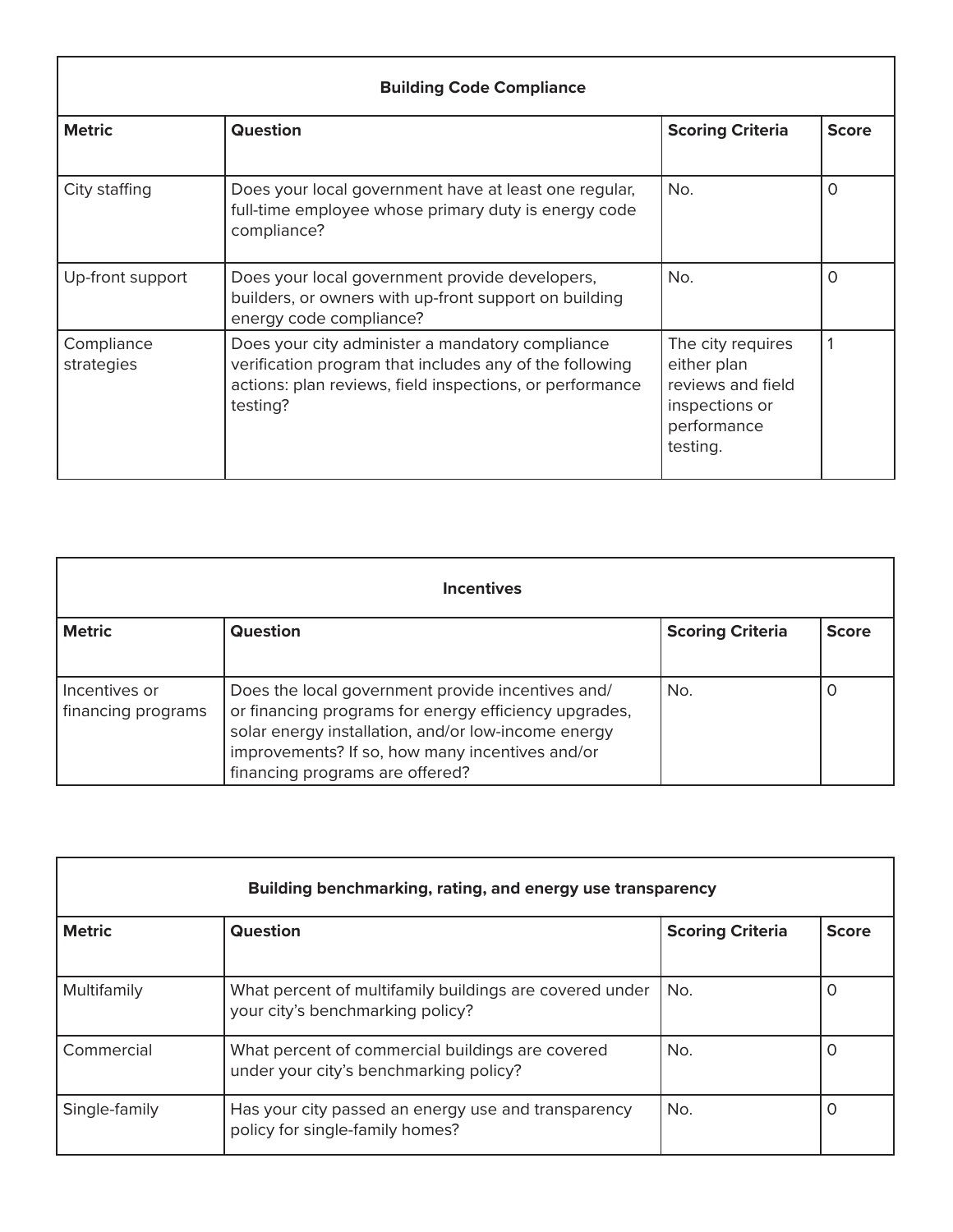| <b>Workforce Development</b>                  |                                                                                                                                                                                                                                                                                                                                                                                                                  |                         |              |
|-----------------------------------------------|------------------------------------------------------------------------------------------------------------------------------------------------------------------------------------------------------------------------------------------------------------------------------------------------------------------------------------------------------------------------------------------------------------------|-------------------------|--------------|
| <b>Metric</b>                                 | <b>Question</b>                                                                                                                                                                                                                                                                                                                                                                                                  | <b>Scoring Criteria</b> | <b>Score</b> |
| Energy efficiency<br>workforce<br>development | Has your city implemented any of the following actions $ $ No.<br>aimed at creating a dedicated energy efficiency<br>workforce within the past five years?<br>(1) Supporting workforce development programs<br>alongside energy efficiency policies and/or facilitating<br>third-party training opportunities<br>(2) Enacting inclusive procurement and contracting<br>processes for energy efficiency projects" |                         | 0            |
| Renewable<br>energy workforce<br>development  | Has your city implemented any of the following actions $ $ No.<br>aimed at creating a dedicated renewable energy<br>workforce within the past five years?<br>(1) Supporting workforce development programs<br>alongside renewable energy policies and/or facilitating<br>third-party training opportunities<br>(2) Enacting inclusive procurement and contracting<br>processes for renewable energy projects "   |                         | $\Omega$     |

| <b>Total Score</b> | 5.0 |
|--------------------|-----|
|--------------------|-----|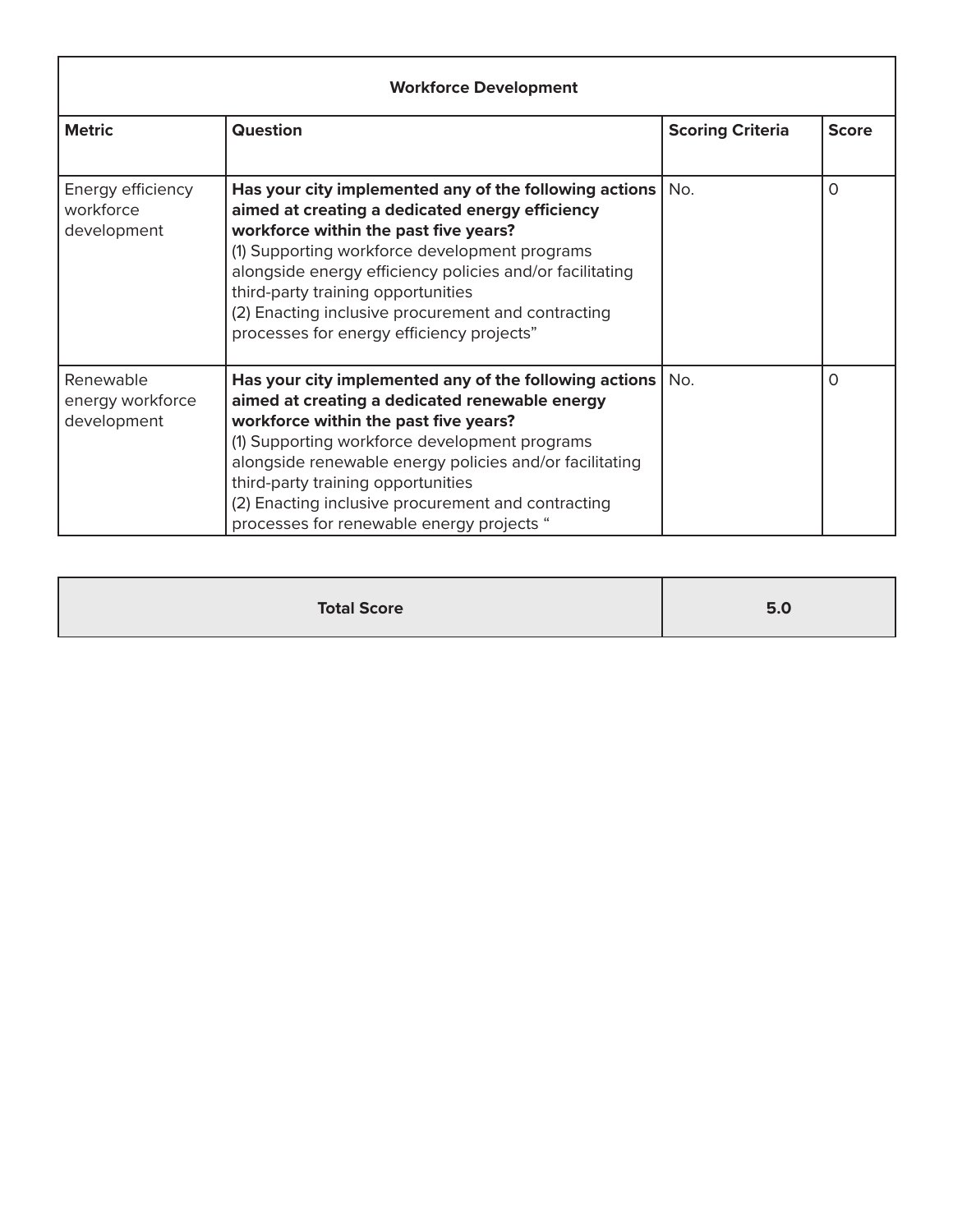## Past Experience

- 1. Do you have experience building beyond code? If yes, could you tell me about a project that you are particularly proud of? If not in Missoula, ask about their Missoula specific experience as well.
- 2. In those projects where you have built beyond code, what were the motivating factors behind that decision?

## Professional Interconnections

- 1. We're interested in learning more about how various professions interconnect during the life of a project and where they overlap. On a scale of 1 - 5, with 1 being no interaction and 5 being frequent contact, how much do you interact with other stakeholders during the course of a project?
	- Architect Engineer Developer Builders/Contractors City Staff Finance Institutions Real Estate Agents
- 2. Of those you interact with frequently, please tell me more about that relationship.
- 3. Prompts: topics discussed, issues that arise, moments of success/failure
- 4. Of those you do not interact with, why is that the case? Do you see this as a problem? If so, do you have thoughts on how to improve the situation?
- 5. Is there anything you would like to add?

## Menu of Options

- 1. The table you reviewed has many different tools that Missoula could use to advance building for the future. Generally speaking, there are three types of approaches: incentive based, regulatory, and educational. Which do you think Missoula should pursue, and why? (e.g., It's the most effective, matches current appetite and skill level) If you think a mixture should be pursued, can you give an estimate of the weight that should be given to each?
- 2. Of the incentive-based tools, which do you think would be the most compelling?
- 3. Of the regulatory tools, which do you think have the most political / industry support?
- 4. Of the educational tools, which do you think would be the most effective?
- 5. Which would you like to see the Missoula community pursue? Why?
- 6. Is there anything that Missoula is currently doing that you would like to see more of?
- 7. Is there anything that you would like to see changed?
- 8. Is there anything on the table that you think is inaccurate? Is there anything missing?

## Sector Specific

#### *Architects*

1. Can you envision an education campaign aimed at clients that would make it easier for you to do lowcarbon design? What would it look like?

## *Realtors*

- 1. Do you discuss green building components with clients when selling or renting a unit?
- 2. On a scale of 1 5, with 1 being not comfortable and 5 being very comfortable, how would you describe your comfort level with discussing "green features"? HERS Scores?
- 3. During your continuing education, have you taken modules on the topic?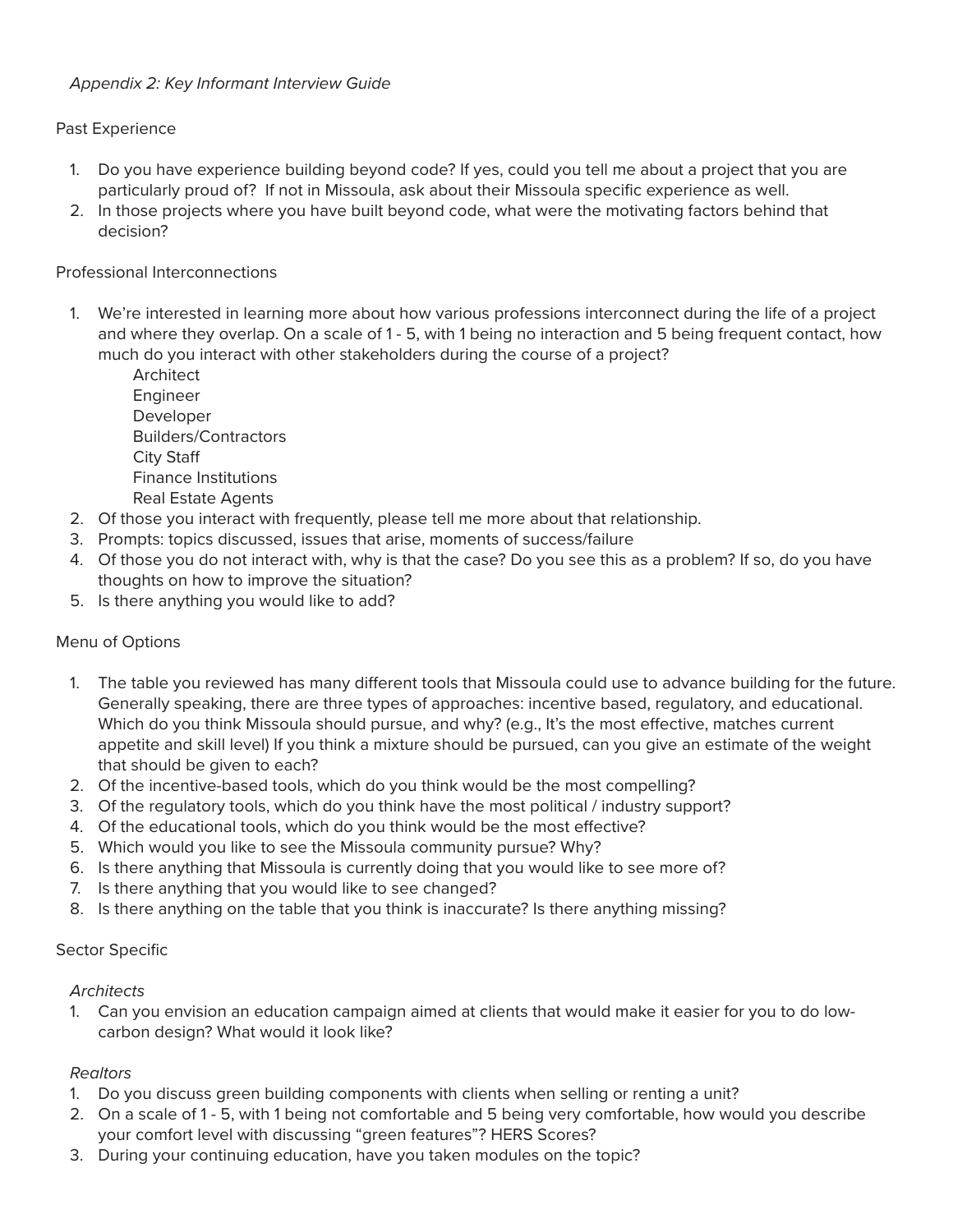Opportunities and Barriers

- 1. In the next 2 3 years, what do you see as the biggest opportunities for expanding community knowledge of, and support, for building beyond code?
- 2. Of the barriers you face in building beyond code, which do you think are the most preventative?

### Final Questions

- 1. Has COVID (health and economy) crisis altered how you are thinking about your profession? If so, how?
- 2. We're interested in displaying the energy use of notable/large buildings around town on a map. Are there any projects you would be willing to voluntarily disclose the energy use for?
- 3. We have a list of professionals that we're interested in talking with, but is there anyone from our community who comes to mind that would be important to furthering this conversation?
- 4. Is there anything else you'd like to add?
- 5. Do you have any questions for me?